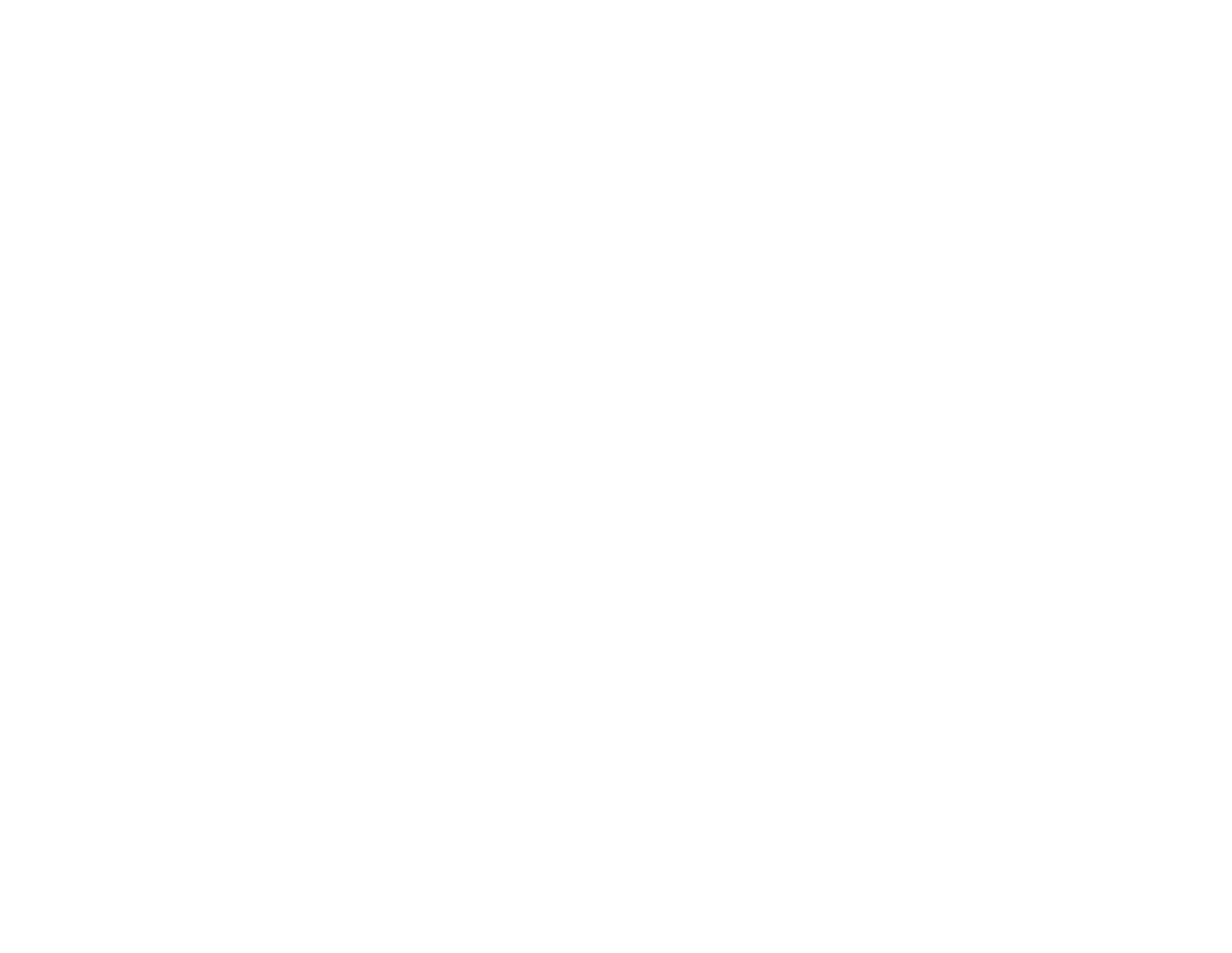



between public service and tactical awareness is a complex undertaking; hover, it is absolutely necessary in today's policing.

Throughout 2021, we relied heavily on the versatility of the Police Officer Scheduling System (POSS) for the day-to-day scheduling, analysis of manpower needs, and officer leave issues. In 2021, we struggled to maintain our staffing goals partly due to COVID and partly due to the new Collective Bargaining Agreement agreed upon in 2020.

Looking forward to 2022, we will continue to institute changes to the day-to-day business processes and infrastructure of the Department that support the development of personnel, policies, and procedures. To better manage supervisory interactions and documentation we purchased the Guardian tracking system in 2021. This system better collates supervisory interaction between officers and their supervisors and provide an early warning notice should an officer display frequent conduct deemed detrimental to their wellbeing or the public. Moreover, we will continue to use Power DMS to manage training and policy review, PoliceOne Training Academy courses for education, PAVTN and Municipal Police Officers' Education and Training Commission (MPOETC) Mandatory In-Service Training (MIST) courses, as well as our own in-house training courses for officer development. As a matter of practice, we will continue to review our policies and procedures to ensure we apply the best practices and professional services for this Community.

Every can take solace in the commitment of this agencies commitment to treating our citizens with courtesy, professionalism, and respect, while impartially enforcing the ordinances of Peters Township and the laws of this Commonwealth. We remain steadfast in this commitment through the deterrence of criminal activity and the relentless pursuit of justice.

Finally, I would like to thank the residents and businesspeople of this community. While 2021 was certainly another taxing year in many ways, it was particularly strenuous for law enforcement. In 2021 a record number of police officers died in the line of duty. Throughout the pandemic and periods of unrest in our Nation, our officers continued to come to work every day and answer every call for service. Each officer did this because of a sense of duty and a commitment to protect and serve this community. The residents and business members of this Community continue to greet our officers with encouragement and various expressions of appreciation for their efforts. The instances of heartfelt encouragement and acts of kindness demonstrated by so many of you is greatly appreciated by every officer of this Department. Thank you!

> **Douglas E. Grimes** Chief of Police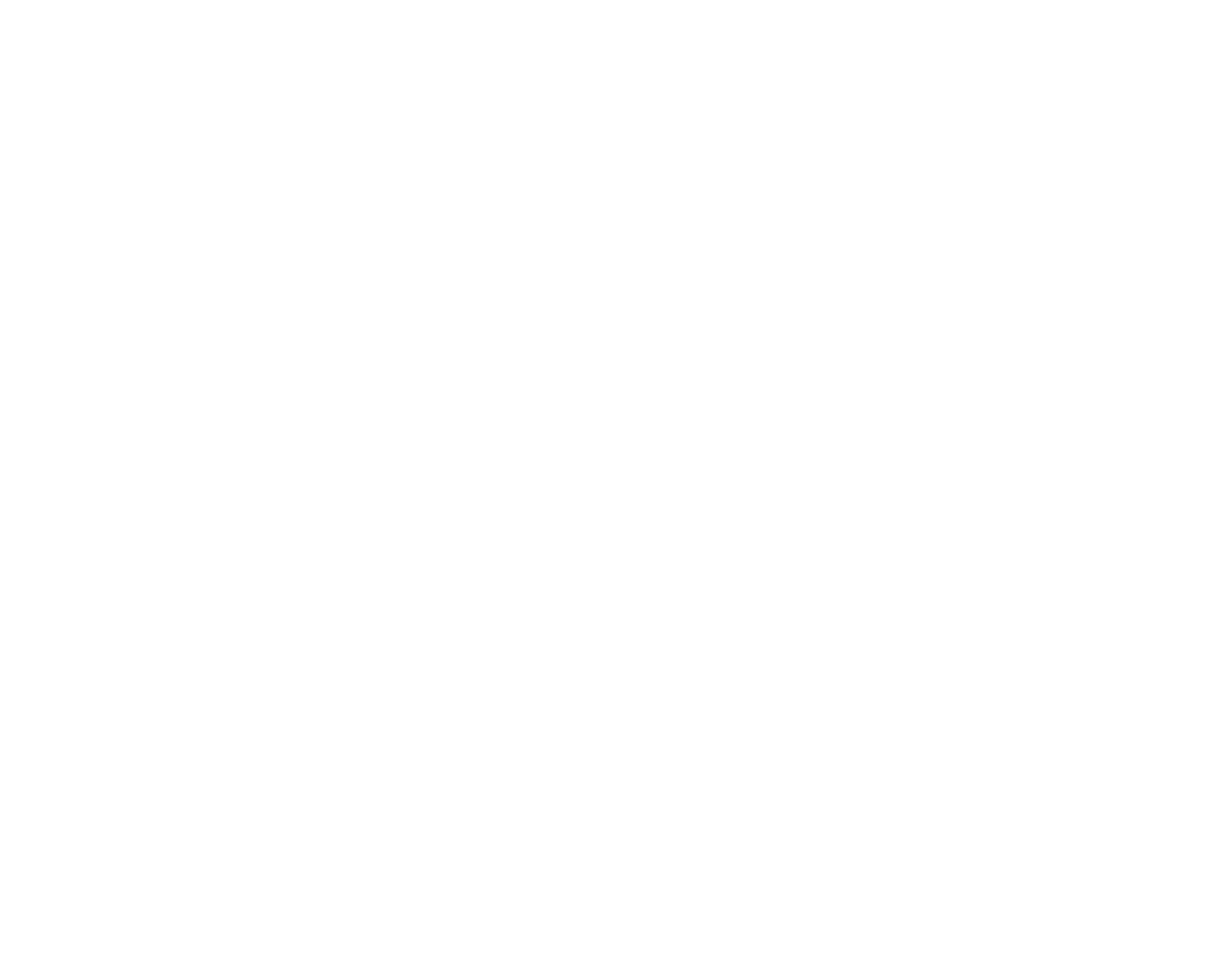





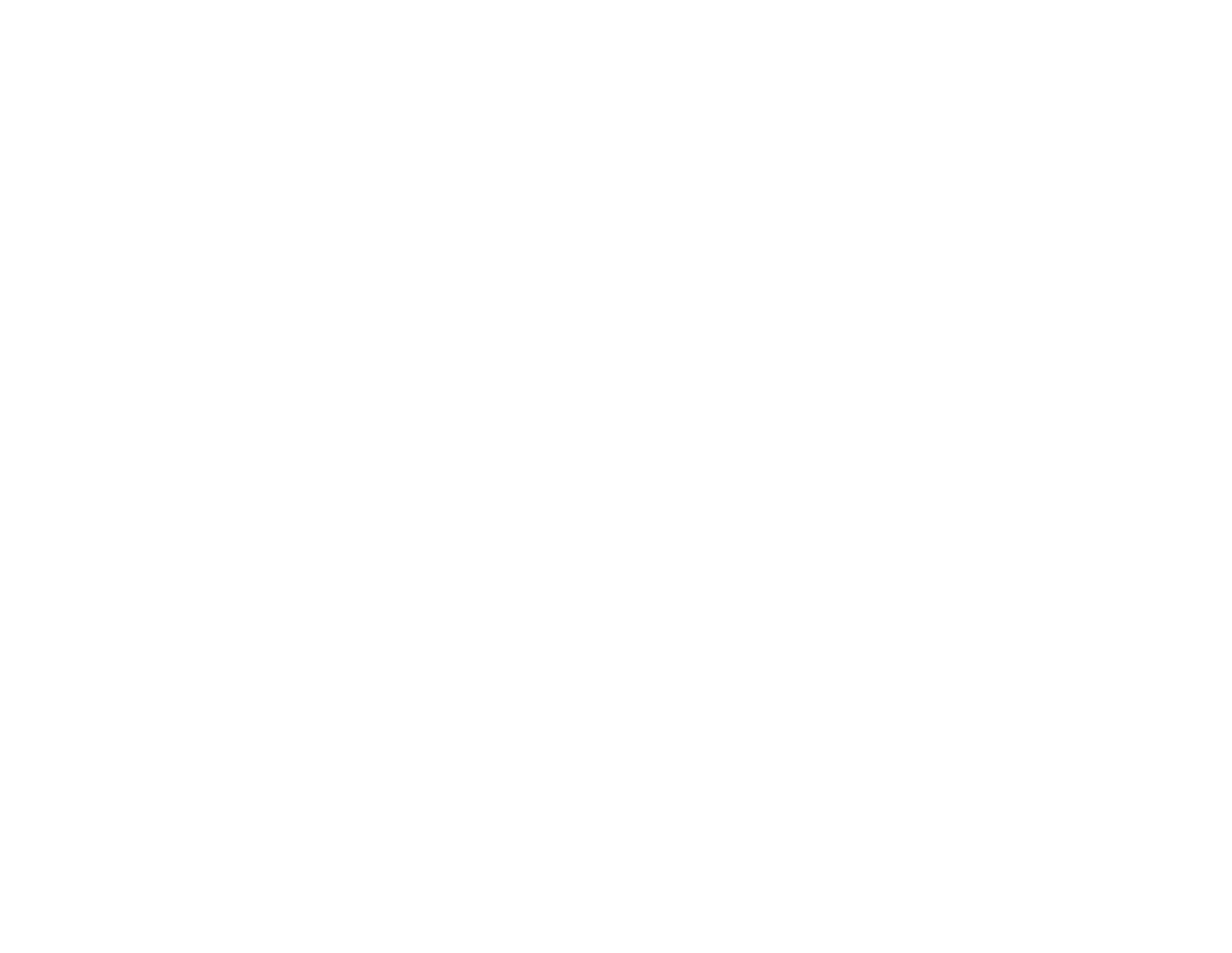



# **PETERS TOWNSHIP POLICE DEPARTMENT**

## **MISSION STATEMENT**

*The mission of the Peters Township Police Department is to enhance the quality of life in Peters Township by working in partnership with our community to enforce the law, preserve peace, reduce fear, and maintain order. The Department is committed to accomplishing this mission through the protection of life and property, for all citizens, by treating every citizen with courtesy, professionalism, and respect while enforcing the laws impartially, fighting crime through deterrence, and the relentless pursuit of criminals.*

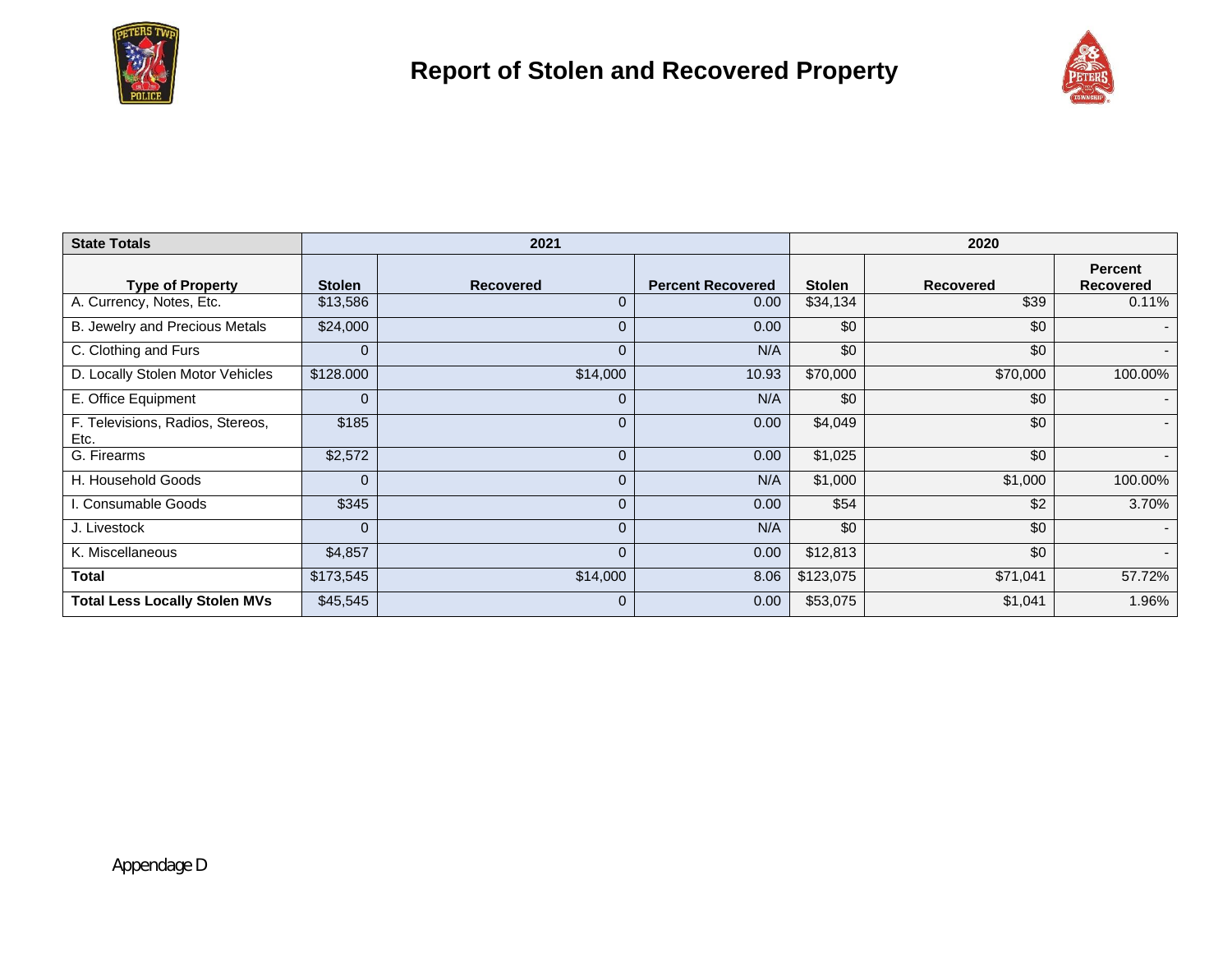



### **ACCREDITATION**

In 2021, the PTPD maintained our accreditation from the Pennsylvania Law Enforcement Accreditation Commission (PLEAC). This process required us to continue to demonstrate compliance with all PLEAC standards. This process involved the review and assessment of all policies to ensure compliance and the recording of proofs of compliance where applicable. This is only possible with the total "buy-in" and assistance of essentially every employee of the Department. This accomplishment places the Department among 1 of 134 out of approximately 1,100 police departments in Pennsylvania as having met this standard of professionalism and performance.

The continued accreditation status will require on-site inspections every three years performed by PLEAC assigned assessors to observe compliance proofs for each of the standards outlined in the accreditation standards manual. In 2022 we will undergo the first of the re-accreditation cycles that will require proofs of compliance with each of the standards. Moreover, our policies and procedures will be analyzed by neutral assessors to ensure we have maintained consistent application with National best practices and PLEAC standards.

This continuous process of developing proofs and reviewing policy will be performed on a regular basis by the men and women of the Peters Township Police Department each year. Every employee of the Department plays a major role in this achievement and should take great pride in maintaining this distinction.

### **GENERAL ANALYSIS**

Analysis of Part I and Part II Uniform Crime Reporting (UCR) data for Peters Township reveals 111 Part I offenses and 549 Part II offenses in 2021. An analysis of our Records Management System (In-Synch) reveals there were a total of 782 investigations in 2021 **(Appendage E).** This number would include all criminal investigations conducted by the PTPD plus hit-and-run traffic crashes, ordinance violations and other investigations not meeting the FBI UCR criteria for measurement. Overall, this results in an average of almost 65 investigations being conducted each month. Of those investigations, 178 were cleared by the arrest of one (1) or more persons. There were additional investigations cleared by "Exceptional" means. Exceptional clearances is a category defined by the FBI UCR rules that allows for the clearance of an investigation when; the identity of the offender is known, there is enough information to support an arrest, and the location of the offender is known, but no criminal charges are filed in the case. One common example of this type of case occurs when the victim no longer wants to cooperate in the prosecution of the offender. In 2021, there were 60 such cases closed under the "Exceptional" clearance category even though the persons responsible were identified and could have been charged. Additionally, there were 66 cases closed as "Unfounded," meaning the reported offense was false or baseless and there was no proof a crime occurred as initially reported. Each of these variables determine the clearance rate of the Department's criminal investigations. Based upon available UCR data, clearance rates for the PTPD decreased from 47% in 2020 to 27% in 2021. This is a huge decrease. The decrease can be largely attributed to the dramatic increase in fraud cases in 2021. The Department investigated 282 fraud cases in 2021 compared to 83 in 2020. This is a 240% increase in this category alone. By nature of what these crimes are, they are very difficult to solve since the vast majority of them are initiated in another country. Even though a significant level of investigative effort and proactive police work is committed to these cases, very little can be done to clear the case.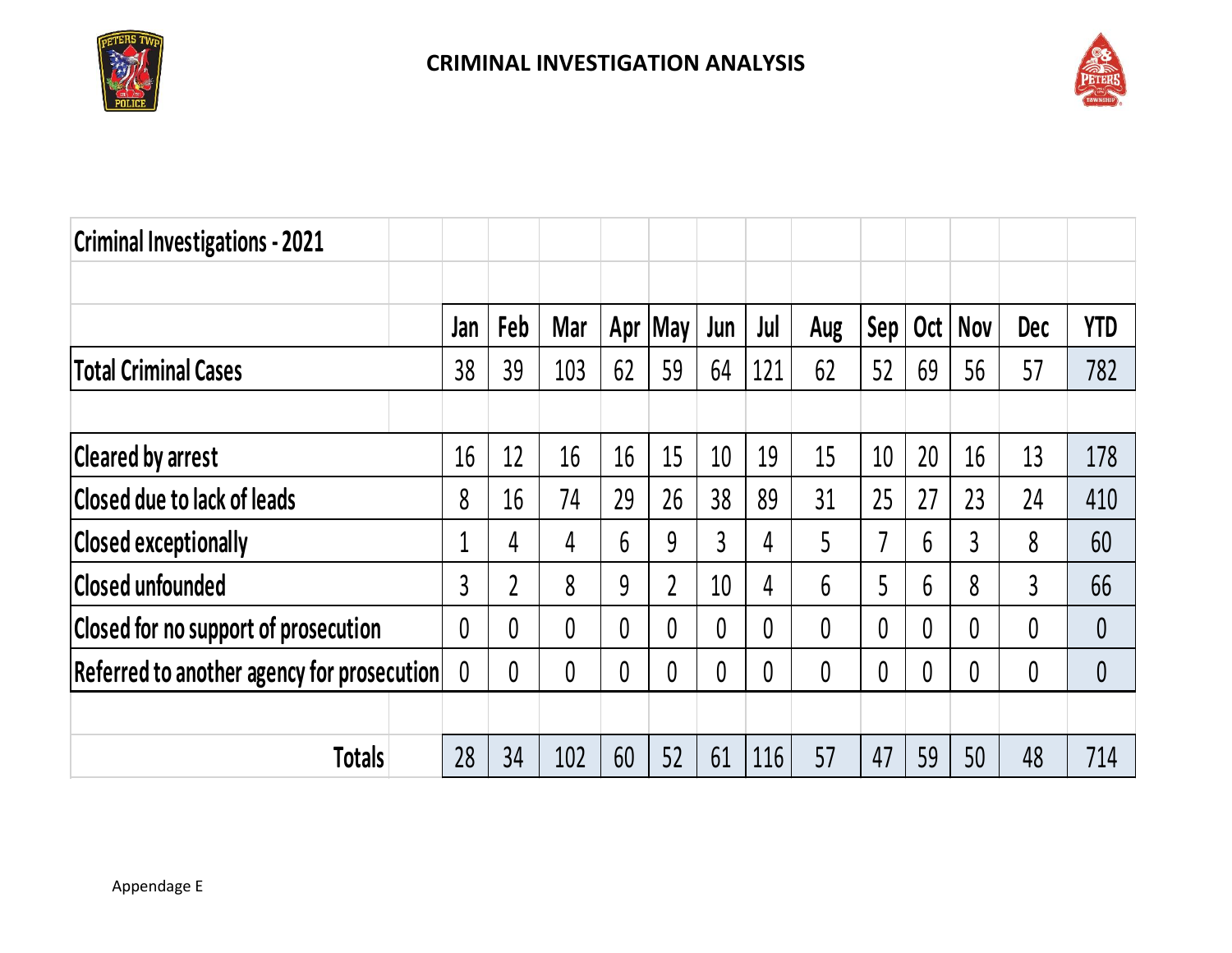



Below is a table showing the Department's clearance rates for comparison over the past three (3) years:

| <b>YEAR</b> | <b>PART I</b> | <b>PART II</b> | <b>COMBINED</b> |
|-------------|---------------|----------------|-----------------|
| 2019        | 29%           | 43%            | 40%             |
| 2020        | 47%           | 47%            | 47%             |
| 2021        | 22%           | 29%            | <b>28%</b>      |

Part I Offenses (**Appendage B**) for 2021 reveals 63 of the offenses reported were classified as property crimes (burglary, larceny theft, motor vehicle theft, and arson) and within that number, 47 incidents were identified as Larceny Thefts.

Further analysis of the UCR submissions reveals 590 Part II Offenses (**Appendage C**) recorded for 2021. This is a significant increase in reported offenses in this category from 2020. The 590 Part II Offenses in 2021 is a 46% increase from the 404 Part II Offenses in 2020. This can be attributed to a significant increase in fraud cases from 83 in 2020 to 281 in 2021. Analysis of Sex Offenses within the Part II category reveals the same number of offenses, 21 for 2021 and 21 for 2020.

Given the continued impact of COVID-19 in 2021, most of the overall numbers of crimes in these categories are within expected norms from previous years. The sole exception is clearly the 70% increase in fraud cases. It is important to note that the increase in Fraud type case (identity theft, fraudulent scams, etc.) has been an ongoing National trend. That said, perspective is important when attempting to analyze the overall number and corresponding statistics. In many instances, the percentage increase/decrease can appear to be much more significant than the actual numbers appear. For example, the increase in Fraud cases dramatically reduced the clearance rate from 47% to 28%. Therefore, the dramatic change in reported fraud cases can be identified as the lone culprit of this change. In virtually every fraud case the victim was refunded any monetary loss they experienced, and the suspect is from out of the country and therefore no further investigation or prosecution is possible. These types of cases are extremely frustrating in that they could be avoided IF the public used precautions when dealing with unknown entities promising something that seems too good to be true.

# **STAFFING**

In 2021, the Department met or exceeded the requirement to maintain three (3) or more patrols on duty 80% of the time. In 2021 there were 730 shifts to staff. Of the 730 shifts, 633 were staffed with three (3) or more officers (**Appendage G**). The overall average of having three (3) or more officers on a shift for 2021 was 85.5%. This was possible, in large part, due to the use of part-time police officers and the efficient application of the POSS Scheduling System. Use of the POSS automated scheduling system allowed us to maintain staffing levels while scheduling 281 training days in 202. Further analysis of the staffing reveals a total of 54.5 sick days were used in 2021, which is down from 93.5 when compared to 2020.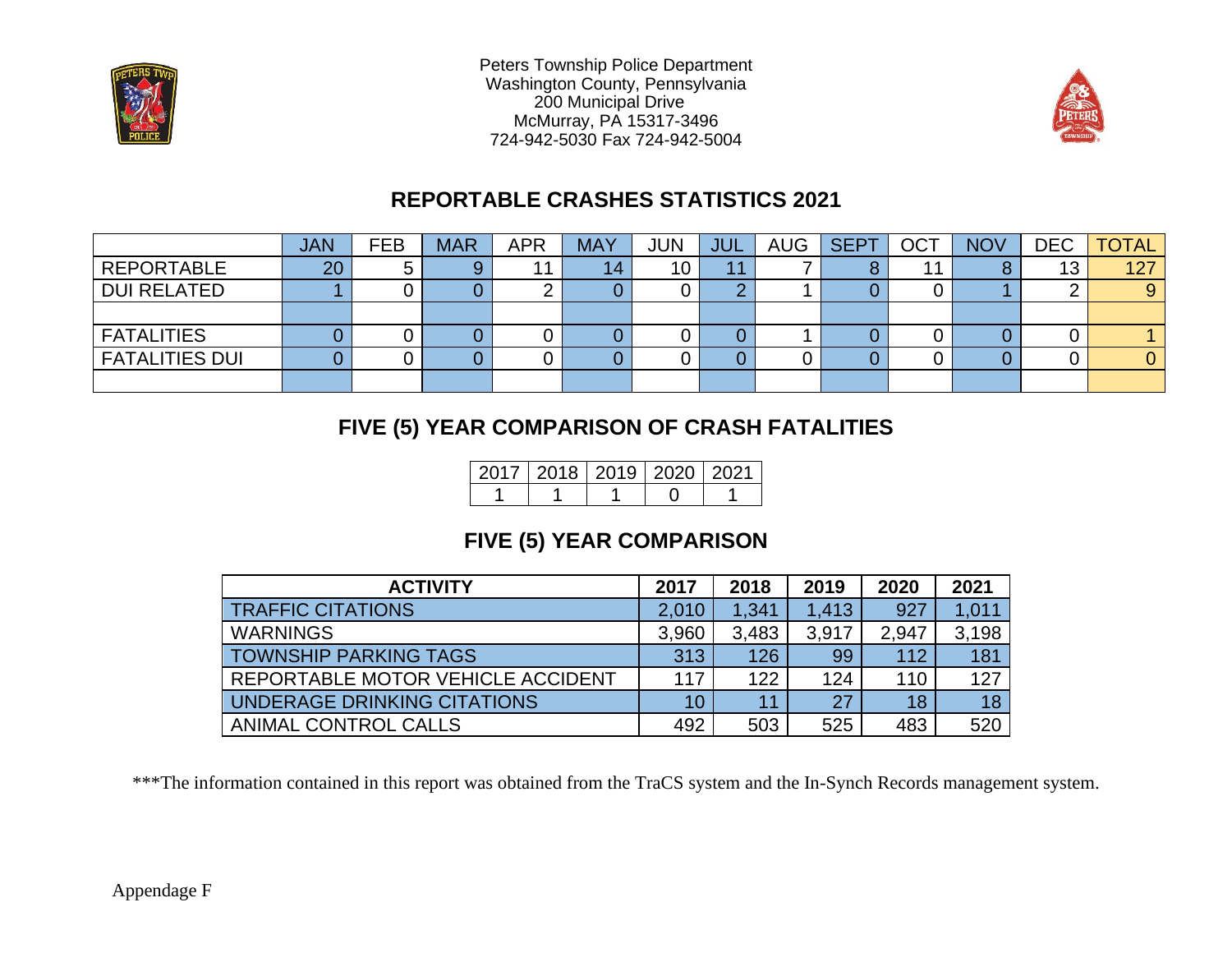



## **CRIMINAL INVESTIGATIONS**

#### **Significant Cases for 2021:**

On January 21, 2021, the Peters Township Police Department (PTPD) was notified of a sexual assault involving a juvenile female and an adult male. Numerous interviews were conducted and as a result, several locations and sexual acts were identified. The investigation was he said/she said until the adult male was interrogated. During the interrogation, the male actor admitted to the sexual assaults against the juvenile female. The adult male was arrested.

On February 1, 2021, the PTPD received a report of a local resident being a victim of an identity theft. The identity theft was perpetrated through Pennsylvania's Pandemic Unemployment Assistance program. The PTPD enlisted the assistance of the Pennsylvania Office of Inspector General – Department of Labor. The PTPD authored several search warrants to identify the actor. As a result, the actor was identified as the victim's mother. The actor had stolen over \$12,000.00 worth of benefits attributed to her daughter. The actor was arrested.

On February 26, 2021, the PTPD became aware that one its officers and a civilian Peters Township employee were victims of an illegal wiretap committed by two Washington County residents. It was discovered that these two individuals operate a YouTube channel wherein they film themselves driving recklessly throughout the Washington and Allegheny County areas. These individuals also actively were seeking out law enforcement officers by goading them into being traffic stopped and subsequently record the interactions. The individuals would upload the police interactions onto their YouTube channel. The illegal recordings involving the PTPD officer and PT civilian were also uploaded to the YouTube channel and viewed by over 4,000 individuals. The PTPD executed a search warrant on the individual's residence to seize their electronic devices. Search warrants were executed on the seized electronic devices and arrest warrants were issued.

On October 21, 2021, an off duty PTPD officer received a telephone call from Peters Township School District Administration about several individuals acting suspiciously at the baseball field behind the old middle school. The PTPD responded and two of the three individuals fled on foot. PTPD established a perimeter and was able to track down the fleeing actors and take them into custody. All three actors, 2 adults and 1 juvenile, were arrested. The juvenile actor was a suspect in numerous vehicle break ins. The juvenile was interviewed and admitted to breaking into numerous vehicles and stealing various items.

On October 24, 2021, the PTPD became aware of a 13-year-old juvenile female sexually assaulting her 6-year-old stepsister. It was discovered the juvenile actor was not only sexually assaulting her stepsister, but she was also filming the acts. The juvenile actor was arrested, and her electronic media devices were seized. Homeland Security Investigations Child Exploitation Unit was contacted and began working simultaneously with the PTPD. Numerous interviews were conducted, and the seized electronic devices were forensically downloaded. It was discovered that the juvenile actor was sending the recorded pornographic images to several adult individuals. At least one of these adults was actively instructing the juvenile actor on what to do with her stepsister. As a result of this investigation, three adult males have been identified. The PTPD and Homeland Security Investigations have been executing search warrants on the social media accounts associated with the three identified actors. Once all the requested information is obtained, this case will be forwarded for both state and federal prosecution.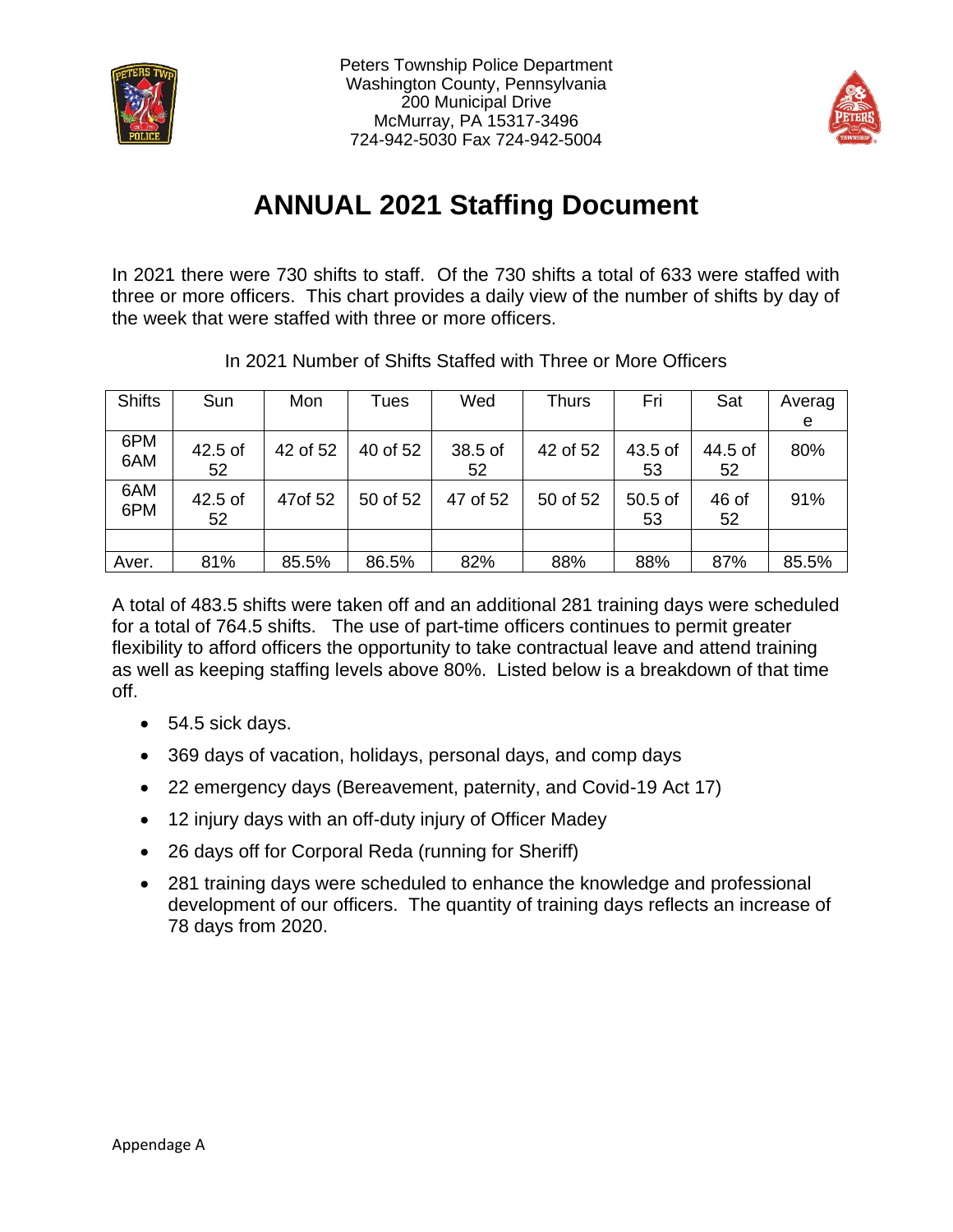



On October 28, 2021, the PTPD received a report of a theft from motor vehicle. The actor had removed several credit/debit cards along with the victim's identification. The actor then used the stolen credit cards to purchase hundreds of dollars' worth of goods from a gas station in Allegheny County. The PTPD obtained video of the illegal transactions and employed the license plate readers in both Washington and Allegheny Counties to identify a suspect vehicle. It was learned that the suspect vehicle was used by an acquaintance of the owner. The PTPD travelled to Finleyville, PA where the suspect vehicle and suspects were located. After consent searches were obtained, several items were located and linked to the stolen credit card purchases. The actor, and his accomplice were both arrested.

### **PROPERTY**

An analysis of the UCR Report of Stolen and recovered property **(Appendage D)** reveals a total stolen property during 2021 of \$173,545 and a recovery of \$14,000 for a net loss of stolen property of \$159,545.

The Property Room (Evidence Room) was inspected on two (2) occasions during 2021. The first inspection was completed in April 2021. This inspection was a full inspection designed to ensure all property was accounted for and stored in proper condition. Discrepancies discovered during inspections are corrected and a reinspection is completed as necessary to ensure compliance with all PLEAC standards and National best practices.

The second inspection was completed in November and was a semi-annual inspection designed to ensure officers were up to date on property destruction/returns related to ongoing and completed investigations. This inspection resulted in a significant effort to return found property, destroy valueless property related to completed cases or when court ordered, and prepare property lists for escheats via the Pennsylvania Treasury Unclaimed Property system in 2022.

Ultimately, in both cases, the Property Room was found to be in good order and the Property Room log was properly maintained consistent with standard best practices and Department policy.

### **INVESTIGATIVE TECHNOLOGY**

In 2021, we continued to seek improved methods of utilizing technology. Technology is the fastest growing area of law enforcement. As we strive to improve our footprint in the area of technology, the focus remains centered around providing the public with technology tools to help better understand crime and safety in Peters Township while keeping our officers safe.

 The Body Worn Camera (BWC) project was initiated in 2018 and has now been in use for almost four (4) years. Since the introduction of the BWC it has become a mainstay of our technological initiatives. Each officer is assigned a BWC, and policy was implemented to govern the use and application of the technology. During 2021, there were numerous instances of utilizing the BWC to investigate both criminal incidents and citizen complaints.

 In July 2018, we installed two (2) Intersection Cameras with License Plate Readers (LPR) at two (2) major intersections in the Township. Each intersection captures all traffic flowing through the intersection and reads the license plate of the vehicles. The license plate (Vehicle Registration) information is automatically checked against the PennDOT database and information is stored for review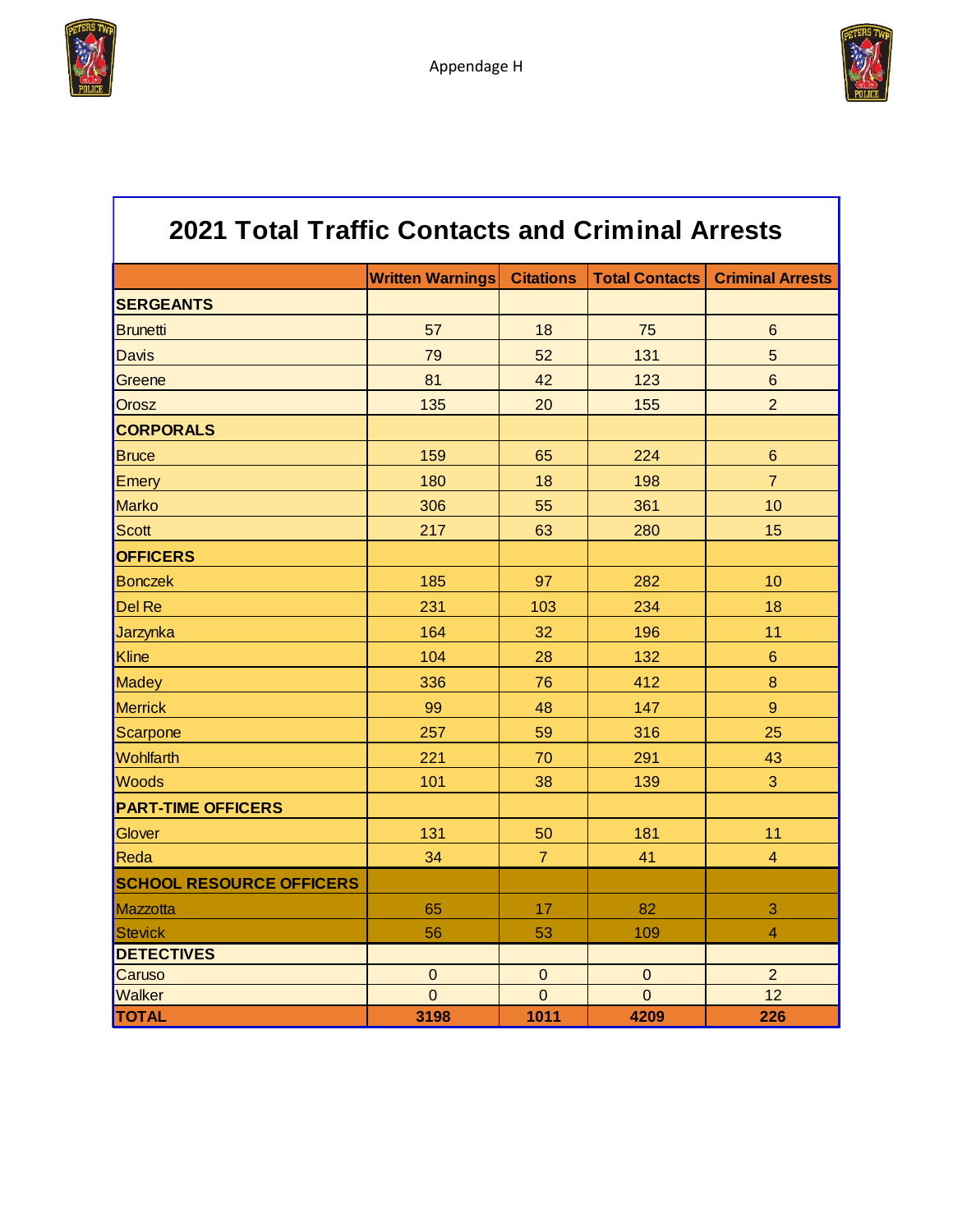



as needed. The information is only reviewed or analyzed in relation to a specific investigative need. Multiple cases during 2021, benefitted from the Intersection Cameras. In each case, the data captured by the cameras led to the identification of a suspect and ultimately an arrest and clearance of the case.

 The PTPD website continues to enable the public to find information related to Police notifications and public safety. Such notices include current Scam/Identity Theft incidents as well as information on how to avoid becoming a victim. In addition, we will include current information and photographs of approved solicitors in the Township that may be going door-to-door. Moving forward in 2022 we intend to initiate a "No Knock List" which will allow the public to sign up and be placed on a list precluding solicitors from knocking on their door. Lastly, we continue to utilize the "Exchange Zone" which is under constant video surveillance and is intended to provide a monitored location for completing exchanges of property bought and sold during online purchases. In addition, the Exchange Zone is frequently used for the transfer of children in contested custody situations.

 In addition, in 2017 the website was leveraged to launch a **Community Crime Mapping** application that enables the public to view the locations and types of crimes reported to the Department. This application is linked with our Records Management System (RMS) and displays information in real time. The Community Crime Mapping application can be found at the following link [https://communitycrimemap.com/?address=peterstownship%2Cpa.](https://communitycrimemap.com/?address=peterstownship%2Cpa) This application has two additional functions that have proven valuable. The first allows for the user to submit tips directly to the Department. The user may choose to provide their name or leave the tip anonymously. Secondly, the application allows users to set up an alert notice based upon a defined radius from a specified location/address (e.g. their home). The alert then notifies the user by email when a new crime is committed within the defined radius.

 Next, the Department **Facebook** page can be found at [https://www.facebook.com/PetersTownshipPolice,](https://www.facebook.com/PetersTownshipPolice/) and is being used to provide more immediate notifications and information in instances of shorter term, immediate need-to-know situations. This includes on-going crimes, fraud schemes, traffic safety issues, and vehicle break-in type crimes. Moreover, in 2021 we worked harder at leveraging the power of social media to help us solve crimes. The Facebook page offers the public an opportunity to make inquiries of the Department they might not have otherwise made. Using the Facebook page and social media platform has given the public a "direct-messaging" ability that did not previously exist. Managed correctly we can use this platform to make the Department more efficient and the Township a safer place to live and work. This is also an excellent place to leverage the skillset and knowledge of some of our younger officers who have a better understanding of the benefits of social media.

 Finally, 2021 was the second full year our department was equipped with the technology to extract and process cell phone data. With cooperation and funding assistance from HIDTA (High Intensity Drug Trafficking Areas program of the DEA) and the Washington County District Attorney's Office, PTPD is now the only municipal agency with a Graykey device used in this process. With the acquisition of the Graykey device and other investigative tools combined with a defined skillset of Detective Caruso, the PTPD Investigative unit has clearly established themselves as a leader among Washington County law enforcement agencies. In 2021, 229 cell phones and similar devices were processed by the PTPD Investigative unit for investigative purposes. This is almost double the number of devices processed in 2020. As a result, this new tool has benefited Peters Township as well as all other Washington County law enforcement agencies. The expansive use and success of this tool has also prompted additional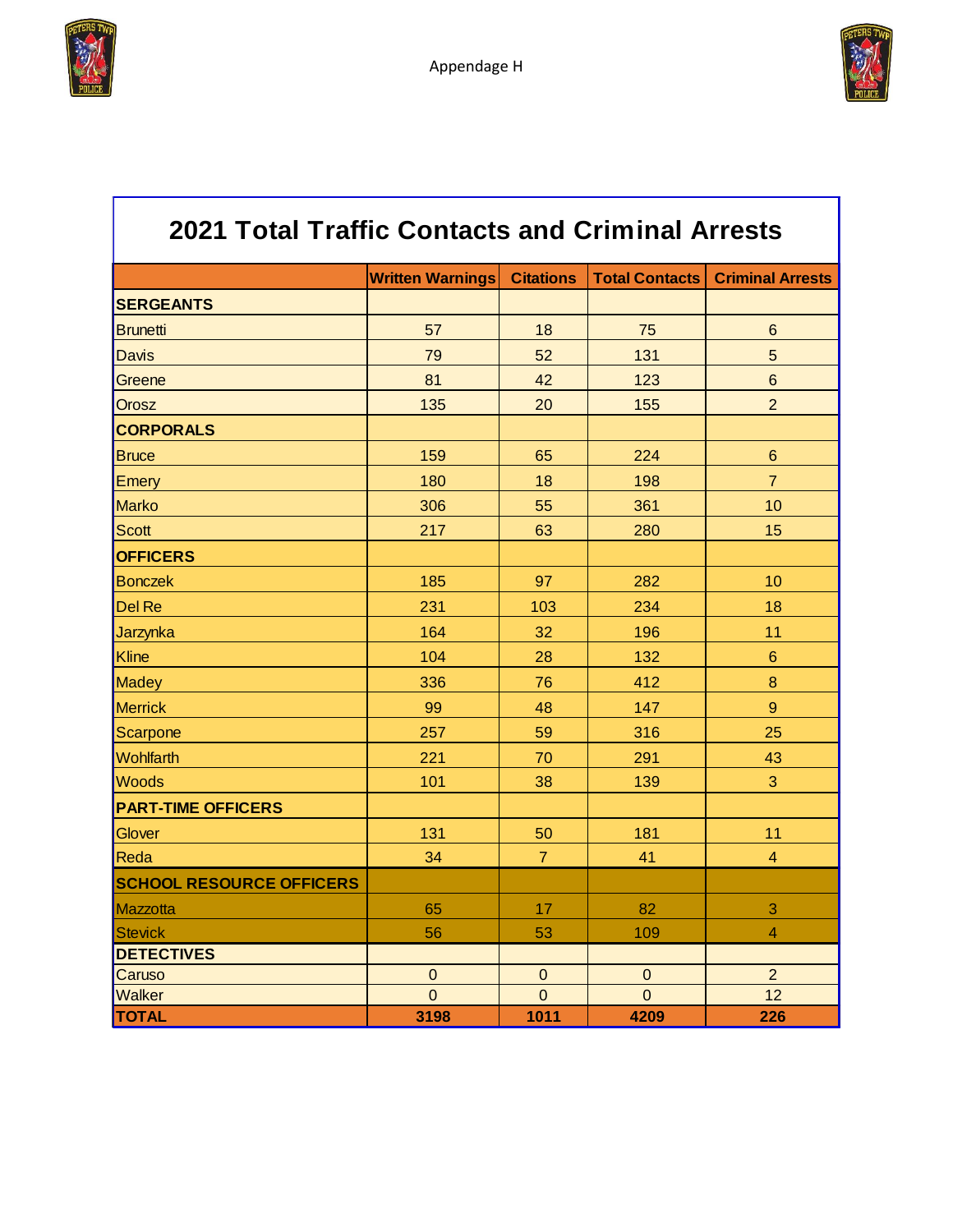



funding from HIDTA. A dedicated desktop computer and additional Graykey devices were purchased with these funds at no cost to the Township.

## **POLICE PATROL**

The PTPD Patrol Section consists of 22 officers, four (4) sergeants, four Corporals, and 14 patrolmen. They responded to 6,059 calls for service (**Appendage A**) in 2021. This equates to an average of 505 calls for service each month. In addition to the calls for service, patrols are tasked with a sundry of other duties to include vacation checks, park checks, targeted traffic enforcement, business checks, church walk throughs and school checks. The Patrol Section issued 1,011 citations, and 3,198 written warnings for a total of 4,209 traffic contacts for 2021 **(Appendage H)**. Analysis of the reportable crashes reveals a slight increase from 2020, (**Appendage F**). In 2021 we continued to see COVID restrictions and business process changes which ultimately impacted the patrol officers contacts with the public. Overall, between Patrol Officers and Detectives, the Department made 223 misdemeanor/felony arrests to include 42 DUI arrests (**Appendage C**) in 2021. There was one (1) fatal crash in 2021 and 127 reportable crashes including nine (9) that were DUI related (**Appendage F**). The statistical change over 2020 in this category is insignificant.

In 2021, our use of the bikes for patrol on the trail was somewhat limited again due to COVID restrictions and business process changes. Community Day was cancelled as was several other events that would normally lend themselves to the use of the E-Bikes on patrol. We continued to use the Ebikes for patrol during concerts in the park and during various sporting events in the park. Additionally, we used the E-Bikes in various developments for investigative purposes as well as in our business district. The Bicycle Patrol Unit (BPU) has proven to be a very effective enforcement tool and deterrent to criminal activity while providing our residents with an approachable, visible representative of the Peters Township Police Department. Moreover, the BPU continues to help bolster the Community Policing efforts of the Department. The continued goal of the BPU is to reduce crime and increase contact with the public. Currently, the BPU has six (6) trained officers all of whom received their training through the International Police Mountain Bike Association.

The use of our 2017 Suzuki V-Strom 650 motorcycle for patrol was also limited in 2021. The motorcycle is generally used for traffic enforcement initiatives and patrol of our parks and neighborhoods during the summer months. The motorcycle has created a unique opportunity for our Motors Officer to connect with kids of all ages and help bolster the Community Policing efforts of the Department.

### **SCHOOL RESOURCE OFFICER**

The School Resource Officer (SRO) program was initiated at the beginning of the 2013 school year as a cooperative effort between the Township and School District to enhance policing primarily at the high school level. The positive effects of this program have now extended to all schools within the district. Officer James Stevick is currently assigned to the position of High School SRO and Officer Patrick Mazzotta is assigned to the Middle School. In our efforts to maintain a safe and secure environment for our schools, we continue to work closely with the District to build upon safety initiatives and develop progressive plans to assess and improve school safety.

An analysis of police records in most areas indicate an increase in the number of police-related incidents in public schools. This, combined with a review of the buildings, grounds and number of students, generally supports the need for additional SROs to adequately provide security for our schools.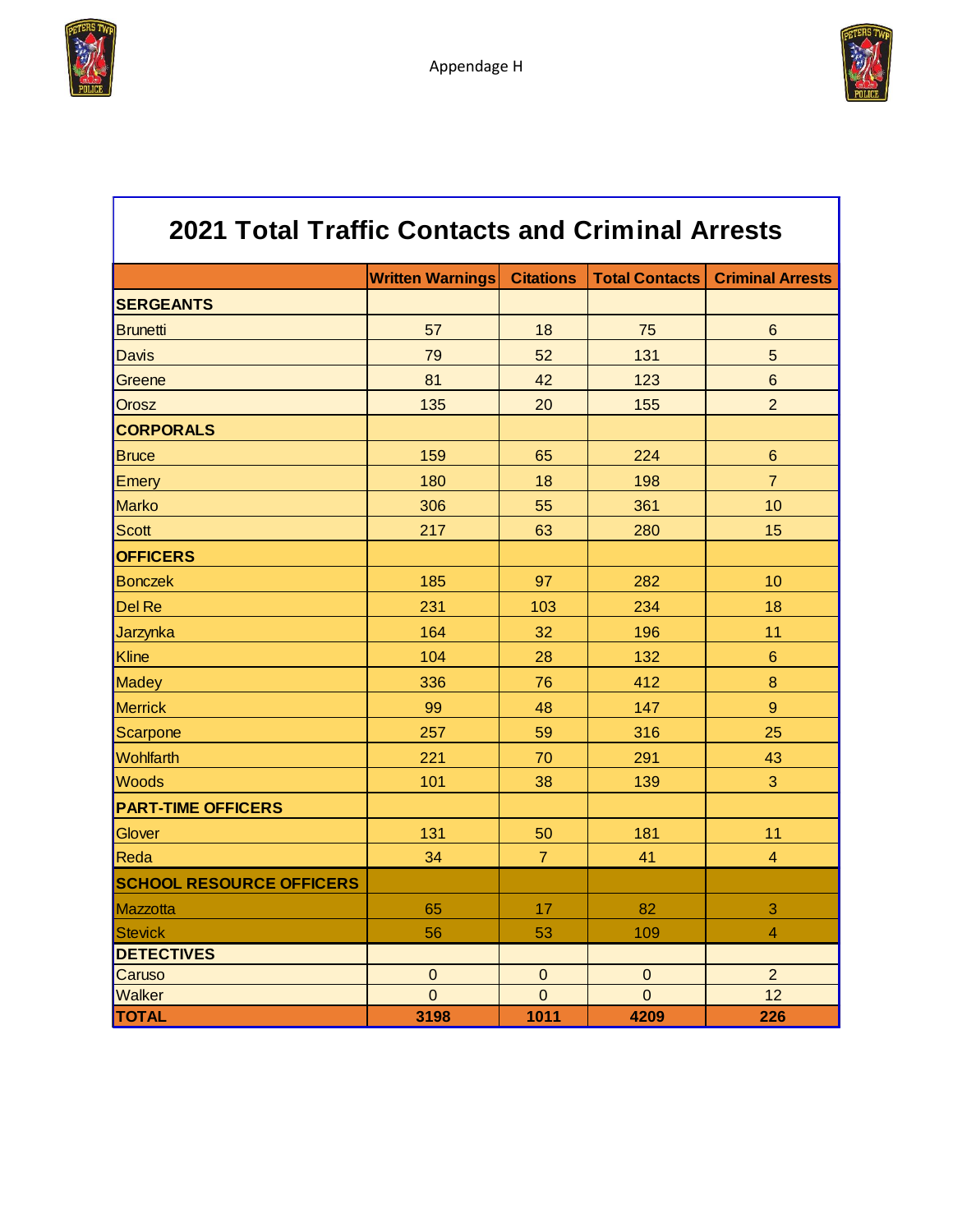



Further analysis suggests the structure and assignment of the personnel should include full-time SRO's in our schools. In this structure, full-time SRO positions provide:

- Law enforcement and investigative services
- Development of crime prevention programs
- Train school personnel
- Mentor students
- Conflict resolution
- Positive role model

In addition, SRO duties include facilitating Drug and Alcohol Awareness programs, Drivers Education, Social Media responsibility, DARE, and teacher support for Law and Justice classes. Each of these programs and responsibilities are critically important to the growth, development, safety and well-being of our students and faculty.

# **DEER MANAGEMENT PROGRAM**

This is the 16<sup>th</sup> year of the Peters Township Deer Management Program. The program was initially developed to utilize managed archery hunting to reduce deer-related vehicle accidents while also limiting conflicts between deer and the community. The managed archery program requires prospective archers to complete background checks as well as educational classes and skill proficiency testing. There are currently 28 archers in the program. The Peters Township Police Department is tasked with creating, inspecting, and enforcing program criteria including selection, training, and approval of the archers.

Since the program's inception there have been no reported injuries or damage to property. Additionally, there have been no complaints related to the conduct or safety of program archers during the 2021-2022 program.

An analysis of the 2021-2022 season of the Peters Township Deer Management Program reveals the following:

- 18 of 28 program hunters were successful in harvesting deer
- 45 deer were harvested within the designated hunting areas (Note: Hunting season not yet over at the time of this report)
- Over 400 pounds of venison was donated to local families in need through the Hunters Sharing the Harvest program.
- 94 deer-related vehicle accidents were reported in 2021 which is a slight increase from the previous year (91)
- 17 deer reported injured on roadways not located by officers
- 3 deer reported dead or injured by coyotes
- 3 deer reported to police as a contributing factor to a crash, but no evidence found at the scene
- 2 deer released from fenced yards
- 2 deer were reported caught on residential fences resulting in 1 being dispatched by officers
	- 35 + deer were taken by a local farmer. Confirmed by WCO Sitler.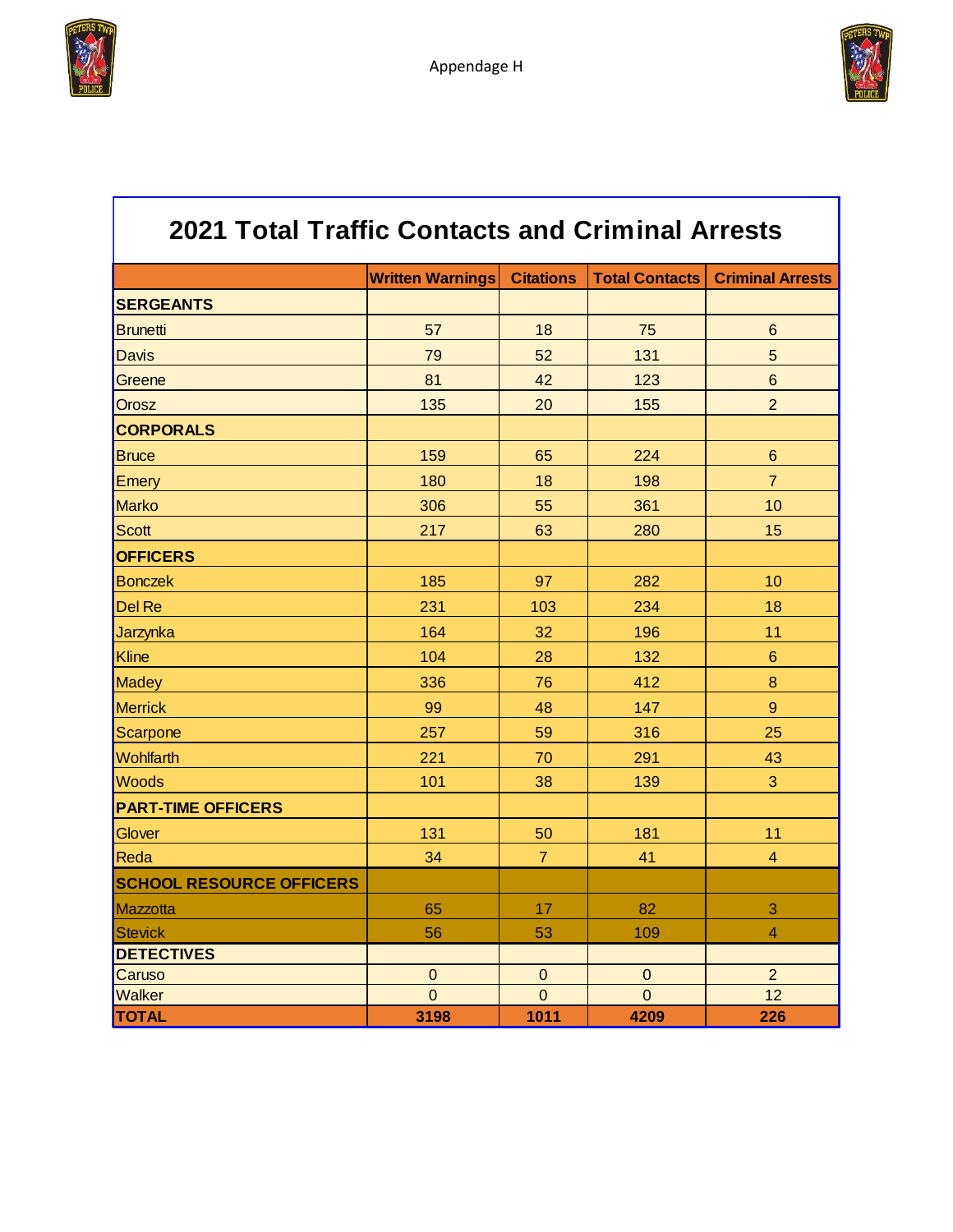



In response to increasing deer-related vehicle accidents, the Peters Township Council and the Pennsylvania Game Commission authorized the expansion of the Peters Township Deer Management Program to include sharpshooting. The Sharpshooting program will begin February 1, 2022 and occur thru September of 2022. Sharpshooting will be conducted by two members of the Peters Township Police Department who are certified though the Pennsylvania Game Commission to perform such duties.

The Peters Township Deer Management Program was developed as an effort to cull the deer population at minimal expense to the community. As such, the program has shown continued success in removing deer from hunted areas. Additionally, the program has provided volunteer archers with an opportunity to spend time afield with friends and family. Municipal staff and the Peters Township Police Department continue their dedication and hard work to ensure safety, promote environmental stewardship, and provide a fiscally sustainable deer management program for the residents of Peters Township

# **D.A.R.E. PROGRAM**

Launched in 1983, **D.A.R.E**. is a comprehensive K-12 education program taught in thousands of schools in America and 52 other countries. D.A.R.E. curricula address drugs, violence, bullying, internet safety, and other high-risk circumstances that today are too often a part of students' lives. [D.A.R.E. America, (2017, January 24). Retrieved from [http://www.dare.com.](http://www.dare.com/)] The D.A.R.E program has been taught in the Peters Township School District since 1989.

**Visitation lessons** are used with grades 1, 2, and 3. These lessons include information on being safe at home, in schools, and in the community. The lessons help students develop confidence to make the right choices by providing them with information and skills they can use to face challenging situations. Some lessons start the talk about dealing with peer pressure and how to handle it. In one lesson, we discuss how drugs can help or harm them. There is also a lesson regarding how to deal with anger in appropriate ways, which in today's environment, is needed more than ever.

For the 2021-2022 school year, the total number of students taking part in the program were as follows:

### **Pleasant Valley School Bower Hill School**

| $1st$ grade | 140 | $1st$ grade | 169 |
|-------------|-----|-------------|-----|
| $2nd$ grade | 105 | $2nd$ grade | 163 |
| $3rd$ grade | 133 | $3rd$ grade | 191 |

#### **McMurray Elementary School**

5<sup>th</sup> grade 302 students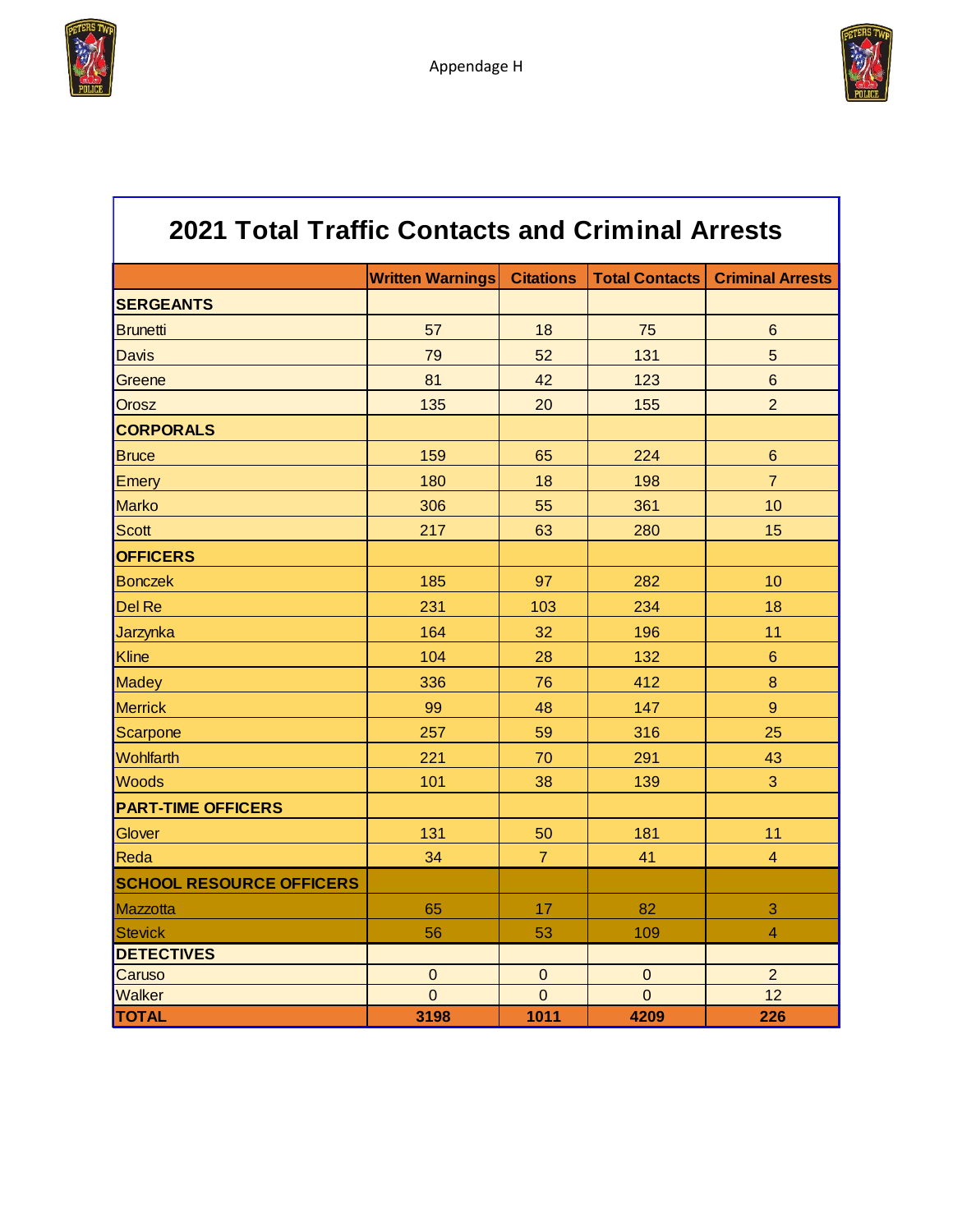



The fifth-grade lessons presented to each classroom are designed to prevent drug use. This is done by developing basic or core skills needed for safe and responsible choices. These skills extend beyond drugs to health and mature choices in life.

The curriculum is based on the Socio-Emotional Learning Theory and identifies fundamental, basic skills and developmental processes needed for healthy development. These include, self-awareness and management, responsible decision making, understanding others, relationship and communication skills and handling responsibilities and challenges. There are ten (10) lessons including the graduations.

In the fifth-grade program, all students must write an essay about what they have learned during the program. The best essay is chosen from each class and that student who wrote the essay is awarded a D.A.R.E Lion. A second student is chosen as the Good Citizen winner in each class. This goes to the student who best participates in the lessons and are helpful to others in the school. They do what is asked the first time and follow the rules of the school. **Peters Township Middle School**

Two (2) lessons were presented to 55 seventh grade students at the Peters Township Middle School during health classes:

The lesson is about alcohol and the way it effects the brain, body, and central nervous system. An example shows how reaction time changes with alcohol present in the body. The rest of the class time is spent having the students' doing activities with the Fatal Vision Goggles. They get the opportunity to experience impairment, while the brain is fully functioning.

### **Peters Township High School**

*Survival 101*: "A Student's Guide to Staying Alive: is a police-driven curriculum designed to encourage appropriate decision making among high school students. Developed by the Pennsylvania Department of Transportation's Buckle Up PA Project. This class is presented to the Driver's Theory class twice throughout the school year. The Driver's Theory class is made up of mostly sophomores and juniors. The two lessons were presented to 240 students.

# **PUBLIC RELATIONS**

In addition to the routine daily, positive interactions with the community, the PTPD conducted or participated in the following events:

- Police Station Tours (3)
- Township Events (10)
- School District Events (2)
- Parades (3)
- Meet and Greet sessions (show police car, meet with children, etc.) (6)
- Survival 101 sessions approximately 240 high school students received lessons regarding alcohol prevention and highway safety (2)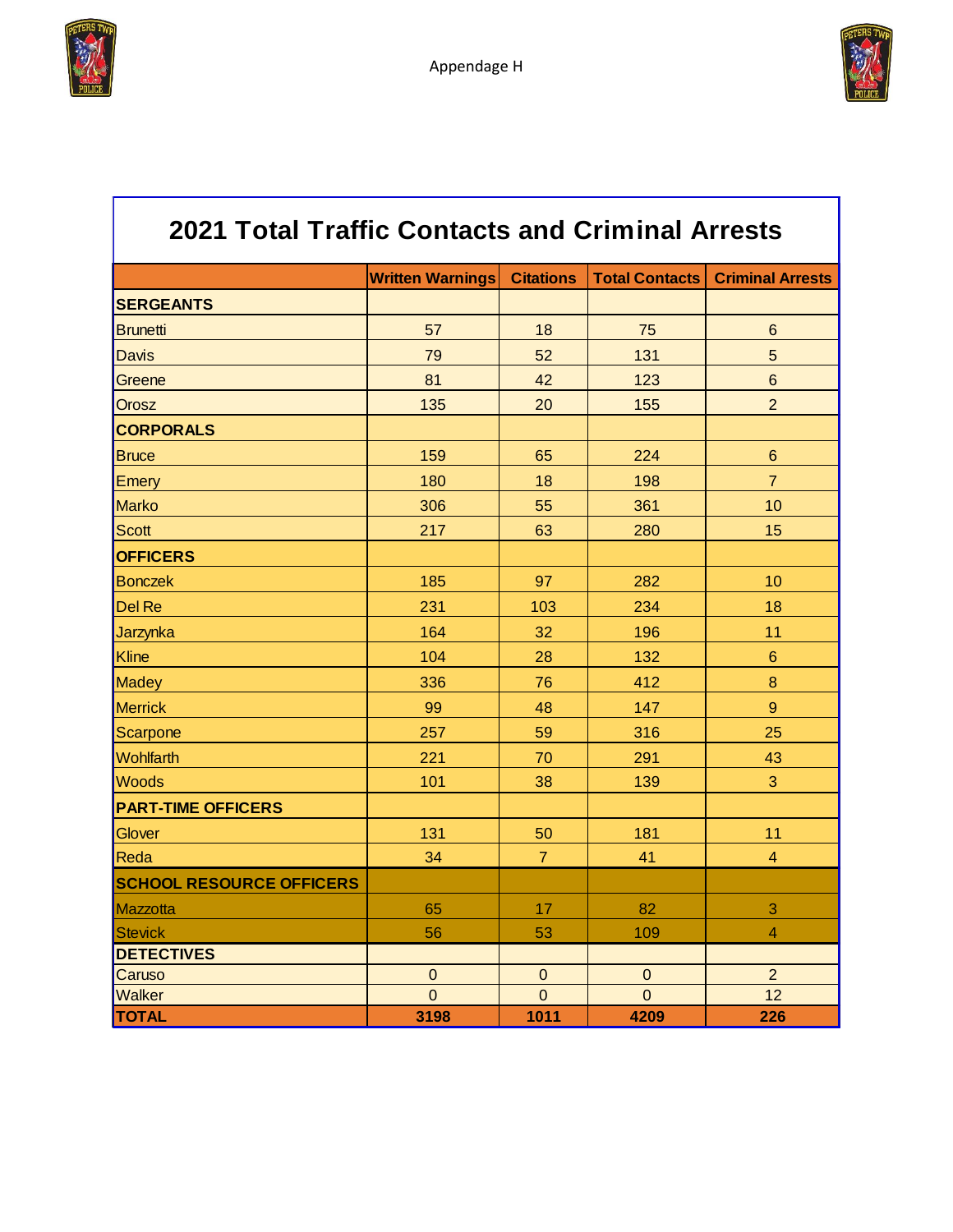



• Church Liaison Program

In 2018, the PTPD began a new initiative called the **Church Liaison Program.** Each church was assigned a dedicated liaison officer as a single point of contact. Due to COVID-19 restrictions in 2021, there were no additional steps added to the program.

**January – December 2021- Church Walk Through District 1 –** 50 incident reports were generated for the weekly walk through (multiple churches are being checked on each incident number).

**January – December 2021 – Church Walk Through District 2 –** 49 incident reports were generated for the weekly walk through (multiple churches are being checked on each incident number).

**September-December 2021**- 26 incident reports were generated involving church liaison activity ranging from meeting with church elders, church safety, and public relations type activity. This particular statistic titled; "Church Liaison Program" has been documented by patrol since September of 2021. The monthly contact for each church can be completed in person, by phone, or by email.

**December 2021**- In house departmental training on police response to critical incidents and active shooter. Officers practiced maneuvering through buildings and addressed active threats when presented.

Throughout 2021, it appeared that the majority of churches continued to scale back on programs and activities due to COVID-19. Officers reminded each church during their monthly contact about the programs we officer (Child Identikit, safety checks, Youth Group Presentations, etc.)

Chief Grimes made presentations to community organizations and participated in various meetings and events. The following is a partial list of those events/meetings:

- Municipal Police Officers Education and Training Commission (MPOETC) (Commissioner)
- MPOETC Legislative Review Committee for Police Legislation (Committee member)
- MPOETC Rules and Regs Committee (Chairperson)
- Western PA Chiefs' Executive Board and General Meetings (2<sup>nd</sup> Vice President 2021)
- Washington County Chiefs' meetings (Member)
- FBI Joint Terrorism Task Force meetings (Member)
- First Responder/Public Safety Communication Committee meetings (Washington County)
- South Hills Areas Council of Governments (SHACOG) Meetings
- Chiefs' training for Use of Force and Administrative Responsibilities in Use of Force Incidents
- Presented to the Rotary Club
- Aggressive Driving Coordination meeting
- Mock Crash Meeting with Peters Township High School Officials
- Citizens Police Academy Taught Class re: Megan's Law
- Sun Chevrolet Cancer Awareness Challenge
- Youth Commission Meetings
- Pennsylvania Law Enforcement Accreditation Commission Member
- Pennsylvania Police Accreditation Coalition Member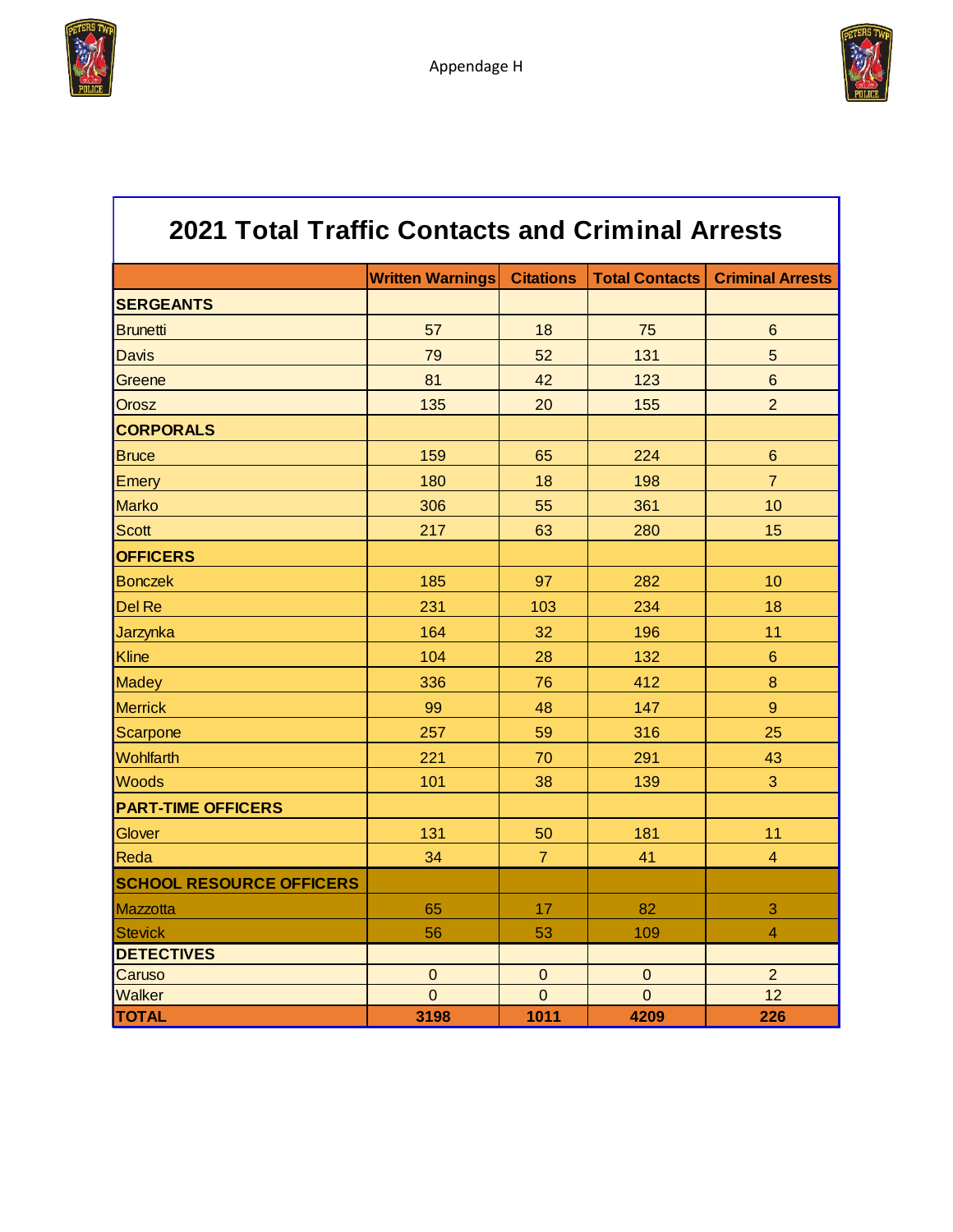



### **CITIZEN'S POLICE ACADEMY**

In the Fall of 2021, the PTPD continued the Citizen's Police Academy started in March of 2020 (forced to postpone due to COVID-19 restrictions). The program is designed to expand the citizen's knowledge and understanding of the law and explore police procedures. Participants are also taught the basics of criminal law with emphasis on the crimes code and vehicle code. The program includes patrol tactics, the processing of crime scenes, interview and interrogation and many other subjects.There were 14 participants in the Fall session.

## **COMMUNITY TRAFFIC SAFETY AWARD**

During the month of November each year, the American Automobile Association (AAA) holds its annual luncheon. The purpose of this event is to honor participating communities for their efforts to improve local traffic safety.

Communities voluntarily participate in this program by submitting Traffic Safety Worksheets that address specific issues. There are 18 general categories of traffic safety issues. For example, aggressive driving is a general category. Specific issues addressed in this problem are speeding, tailgating, and road rage.

The program also takes into consideration the traffic safety and education programs sponsored by the Police Department and the Township. These programs include Buckle Up PA (seat belt safety), Halloween safety, Washington County DUI Task Force, Stranger Danger, school crossing guard, and speed awareness.

The awards given are based on the Department's enforcement efforts, a five-year analysis of Department statistics, and the various programs offered. Due to COVID-19 restrictions, there was no luncheon scheduled and there were no awards given in 2021.

# **DRUG TAKE BACK INITIATIVE**

The National Prescription Drug Take Back Day aims to provide a safe, convenient, and responsible means of disposing of prescription drugs, while also educating the public about the potential for abuse of medications. Since the inception of this program, the PTPD has collected approximately 18,179 pounds of unwanted drugs. This is an important program that removes prescription drugs from the cabinets of citizens, thereby preventing the possibility of someone misusing the drugs.

In 2021, two (2) days were Nationally promoted for the Drug Take Back Initiative. In April and October, multiple sites were designated across the Township to collect unneeded or unwanted medication. The PTPD once again lead this initiative by coordinating as the active drop-off site for all area police departments who wished to participate in this program. In 2021, 18 police departments participated in the program. To make this program even more effective, the PTPD maintains a drug drop box in the lobby of the Department for drop offs available Monday – Friday between 8:00AM – 4:00PM.

The collection efforts resulted in the following totals for 2021:

April 2021 31 boxes collected weighing in at 556 lbs.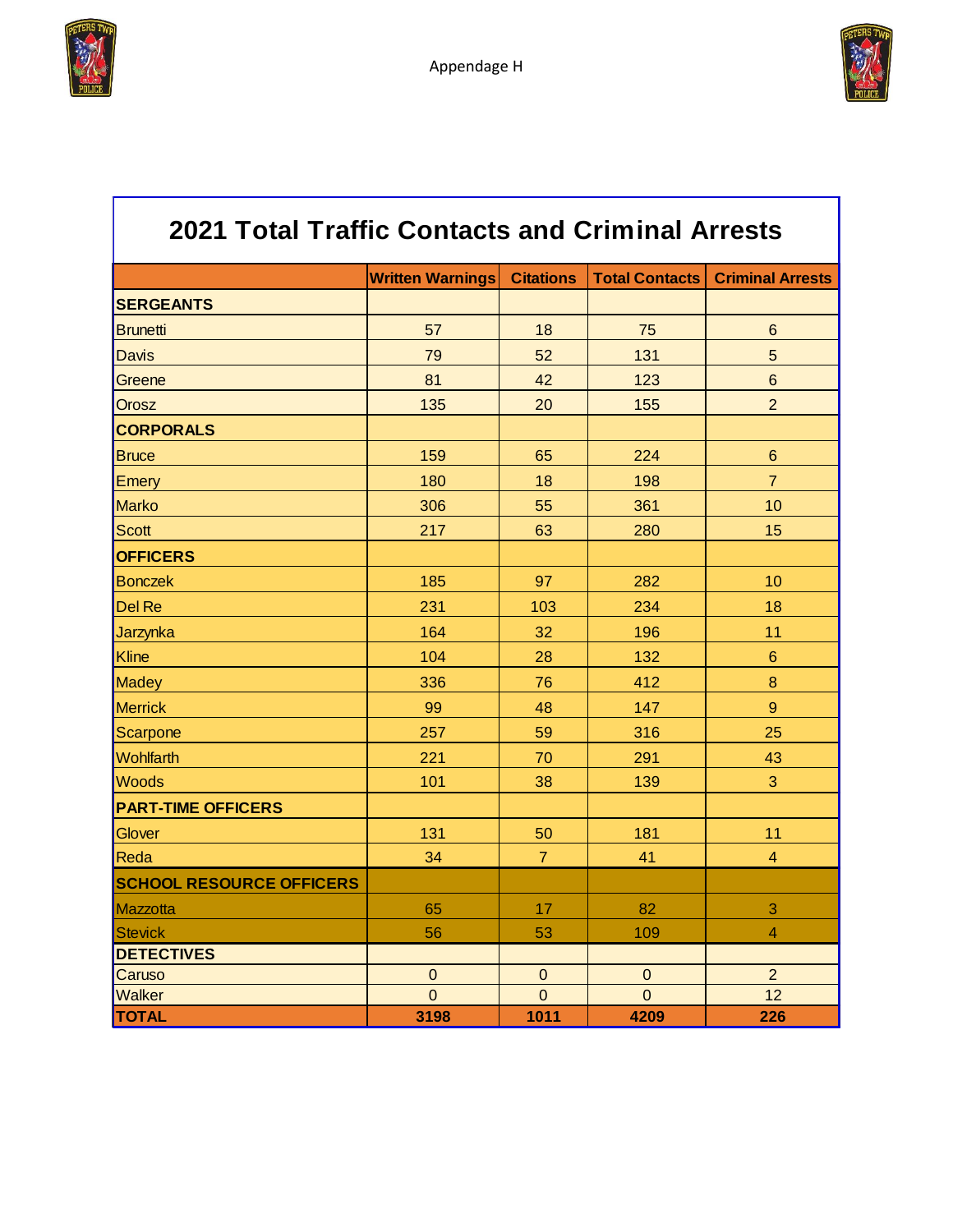



October 2021 14 boxes collected weighing in at 291 lbs.

The National Prescription Drug Take Back program has proven to be a valuable initiative within our community. Although the success of this program cannot be measured in lives saved, it can be identified as a success based upon the sheer volume of unwanted drugs removed from the medicine cabinets of our citizens. For several years now, the total combined weight of the drugs collected has exceeded 1,000 lbs. until 2020. Due to a re-insurgence of the COVID variant in the Fall of 2021 the totals were much less than in previous years. Under any circumstances the results of this program can be viewed as a success.

### **TRAINING AND EDUCATION**

Training is more important today than perhaps ever before in the history of law enforcement. The Act of June 18, 1974, P.L. 359, No.120, as amended, created the Municipal Police Officers' Education and Training Commission (MPOETC) and the requirement that all Municipal Police Officers attend a minimum of 12 hours of in-service/continuing education training each year. To that end, MPOETC develops a three (3) hour course on Legal Updates, which is considered mandatory; however, the remaining nine (9) credit hours may be obtained via various approved MPOETC courses. In 2021, those courses were available via the Pennsylvania Virtual Training Network (on-line), PoliceOne Academy (online), or via an accredited course of instruction as listed on the MPOETC website. This training is necessary to obtain the biannual certification of officers. All Peters Township Police Officers completed their mandatory training in 2021 and were eligible for recertification by MPOETC.

In 2021, we were able to make great strides in training and education. Training and education is critical to the continued success and development of the Peters Township Police Department. In 2021, we utilized five (5) types of training to include: **(1) Leadership Development, (2) Instructor Development, (3) Career Development, (4) In-House, and (5) On-line training.** Utilizing various training methods and sources enabled us to develop a well-trained and qualified police department in the most expeditious and efficient way. The courses attended by our officers varied by training provider, host, and subject matter. In every case, our officers completed each course of instructions as required and obtained the subsequent attendance certificate, full certification, or Instructor certification upon completion. It is significant to note the instructor certification enables our trained officer to instruct and certify other officers during our own in-house training making us even more efficient and effective.

Below is a comprehensive list of the courses attended by our officers and the number of officers who attended each course:

#### **Leadership Training**

FBI-LEEDA Supervisor Leadership Institute-3 FBI-LEEDA Executive Leadership Institute-2

#### **Supervisor Training**

Supervising Patrol Critical Incidents-2

#### **Instructor Development Training**

Defensive Tactics Instructor Course-2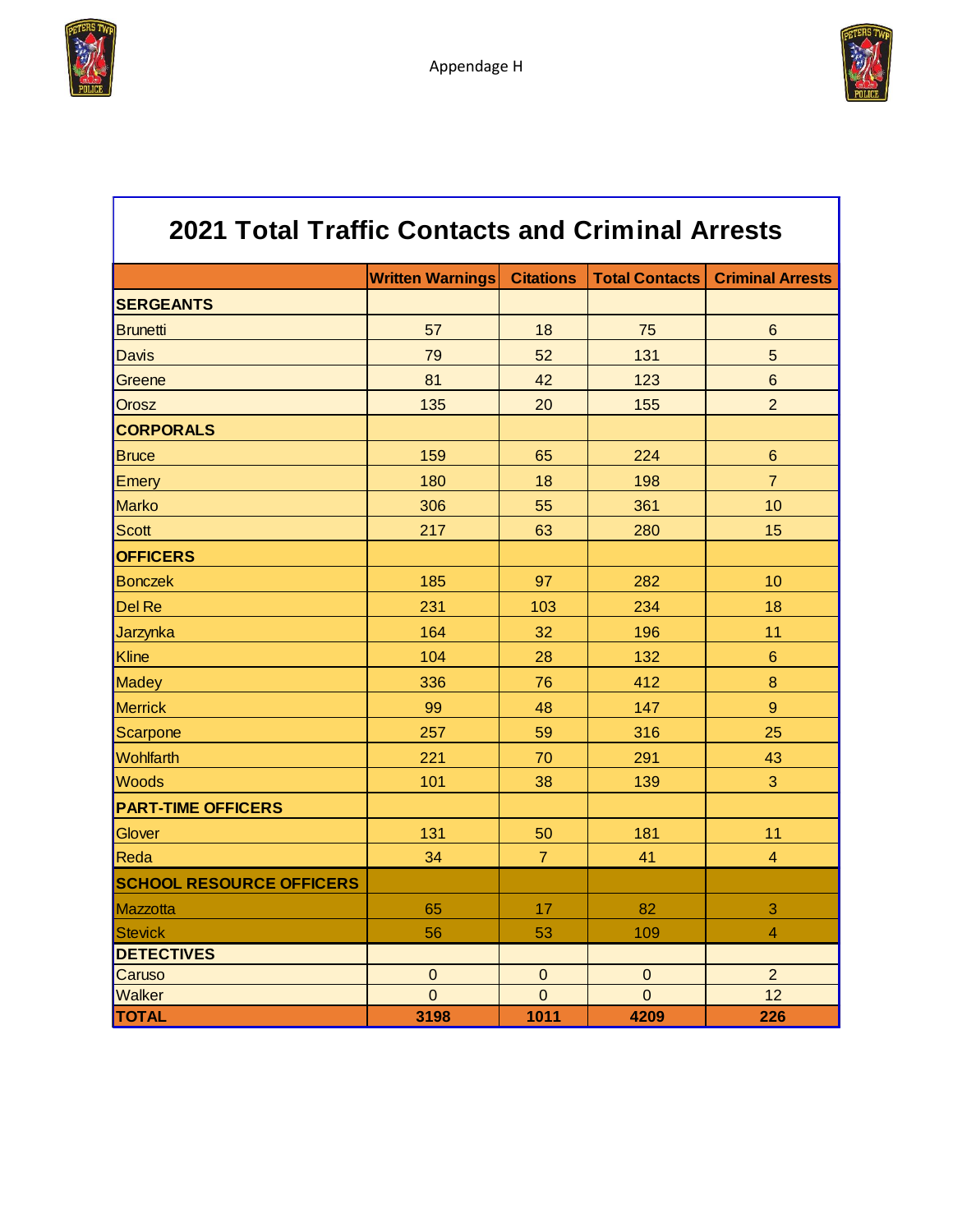



Firearms Instructor Course-1 Optics Enhanced Pistol Instructor Course-1 Physical Fitness Coordinator Recertification-1 Pistol/Shotgun Instructor Course-1 Rescue Task Force Instructor Certification-1 Standardized Field Sobriety Testing (SFST) Instructor Course-1 Taser Instructor Course-3

#### **Career Development**

Advanced Roadside Impaired Driving Enforcement-2 Advanced SWAT Operator-1 Basic Narcotics Investigations Course-1 Basic SWAT Operator-1 Cell Phone/Digital Evidence Search Warrants& Forensics-1 Collision Reconstruction Training-1 Crime Scene Investigations Training-1 Criminal Investigations Training-1 Driver's Training-2 GLOCK Armorer's Course-1 North American Standard Driver/Vehicle Inspection Training (2 Levels and In-service)-1 Mid-Level Narcotics Investigations Course-1 PA CLEAN Local Limited Access-1 PA CLEAN Terminal Agency Coordinator (TAC)-1 Patrol Rifle (AR15) Armorer's Course-1 Police Mountain Bike Annual In-serviceTraining-6 Remington 870 Shotgun Armorer's Course-1 School Resource Officer Training-2 SHACOG Ceremonial Unit Training-1 SHACOG Critical Incident Response Team-1 SHACOG Crash Team Training-1 SHACOG Support Team-4 Standardized Field Sobriety Testing-2 Township Website Design Training-1

**In-house Training** (All officers attended the below mandatory in-house training in 2021.)

#### *1 st Quarter Training*

CPR/First Aid Recertification AED **Narcan** Use of Fire Extinguisher Review

*2 nd Quarter Training* Annual Firearms Qualification Use of Force/Deadly Force Policy Review

*3 rd Quarter Training*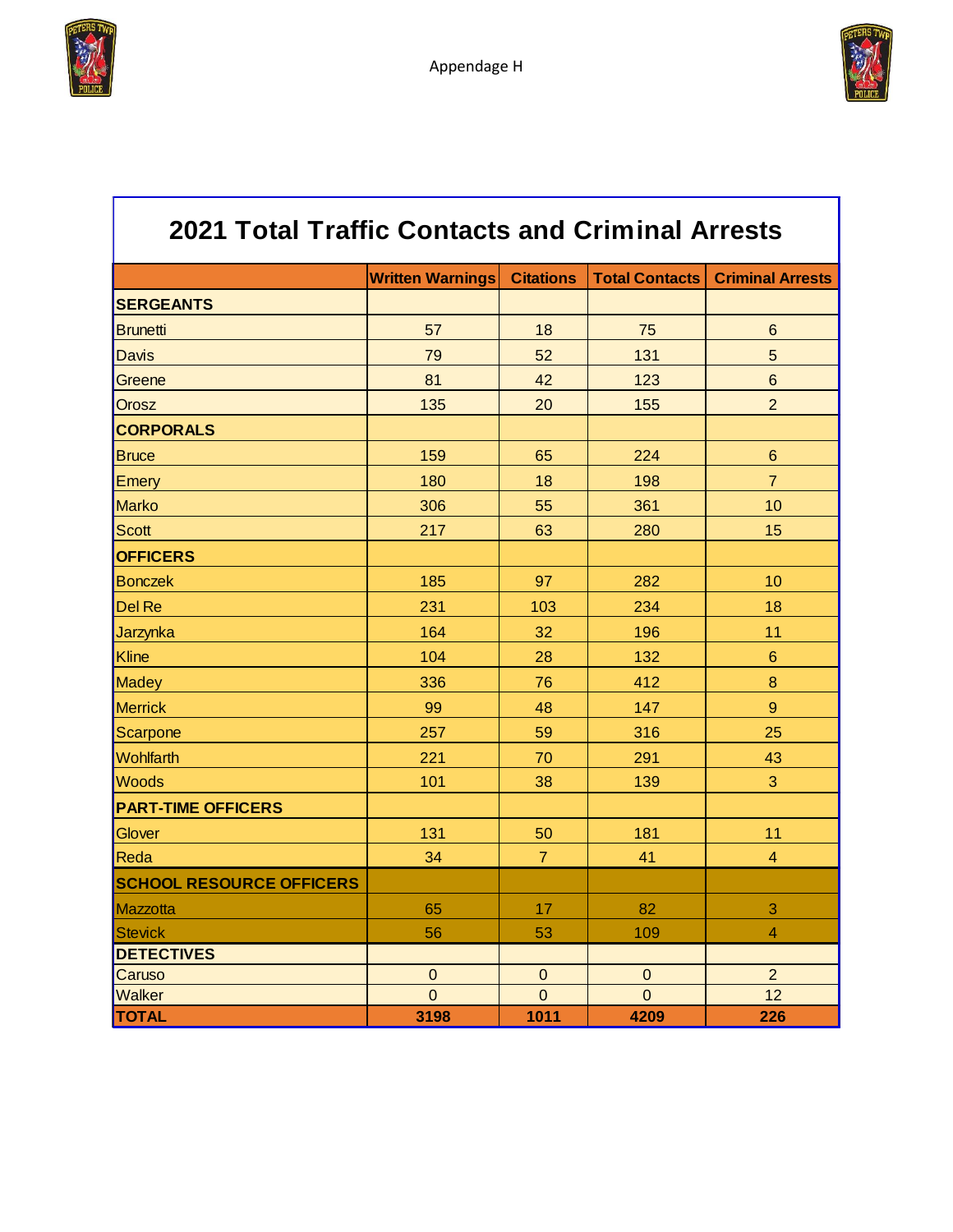



Arrest Tactics Baton/OC Spray/Taser Recertification De-escalation Policy Defensive Tactics Duty to Intervene Policy Empty Hand Control Less Lethal Shotgun Certification Off-Duty Qualifications Practical Application Drills Riot Gear Fittings Taser Policy Use of Force/Deadly Force Policy

*4 th Quarter Training*

Active Assailant Response Decision Making De-escalation Review Isolation Drills Movement Drills Rescue Task Force Review Room-Clearing Drills **Scenarios** Traffic Stop Tactics

#### **On-line training**

Peters Township Police Officers completed a total of 320 hours of training using PoliceOne Academy. These courses include material developed from National best practices to procedural application, to legal issues. Many of the over 200 courses offered by PoliceOne are approved by MPOETC and count towards the mandatory in-service training requirements.

### **INTERNAL INVESTIGATIONS**

The PTPD recognizes the need to thoroughly investigate all Citizen Complaints regarding officer performance and to conduct internal reviews of performance issues such as police pursuits, Department vehicle accidents, and Use of Force incidents. During 2021, the PTPD conducted twenty (20) such investigations. The investigations from 2021 can be broken down into two (2) basic categories as follows:

- Citizen Complaints 9
- Internal Reviews 11

Further analysis of the Internal Investigations in 2021 reveals that of the nine (9) citizen complaints, One (1) was considered sustained with corrective measures taken, two (2) were considered not sustained, Three (3) were considered unfounded, and three (3) resulted in the officers being exonerated. Of the eleven (11) Internal Reviews, seven (7) were considered sustained with corrective measures taken, three (3) were considered not sustained, one (1) resulted in the officer being exonerated.